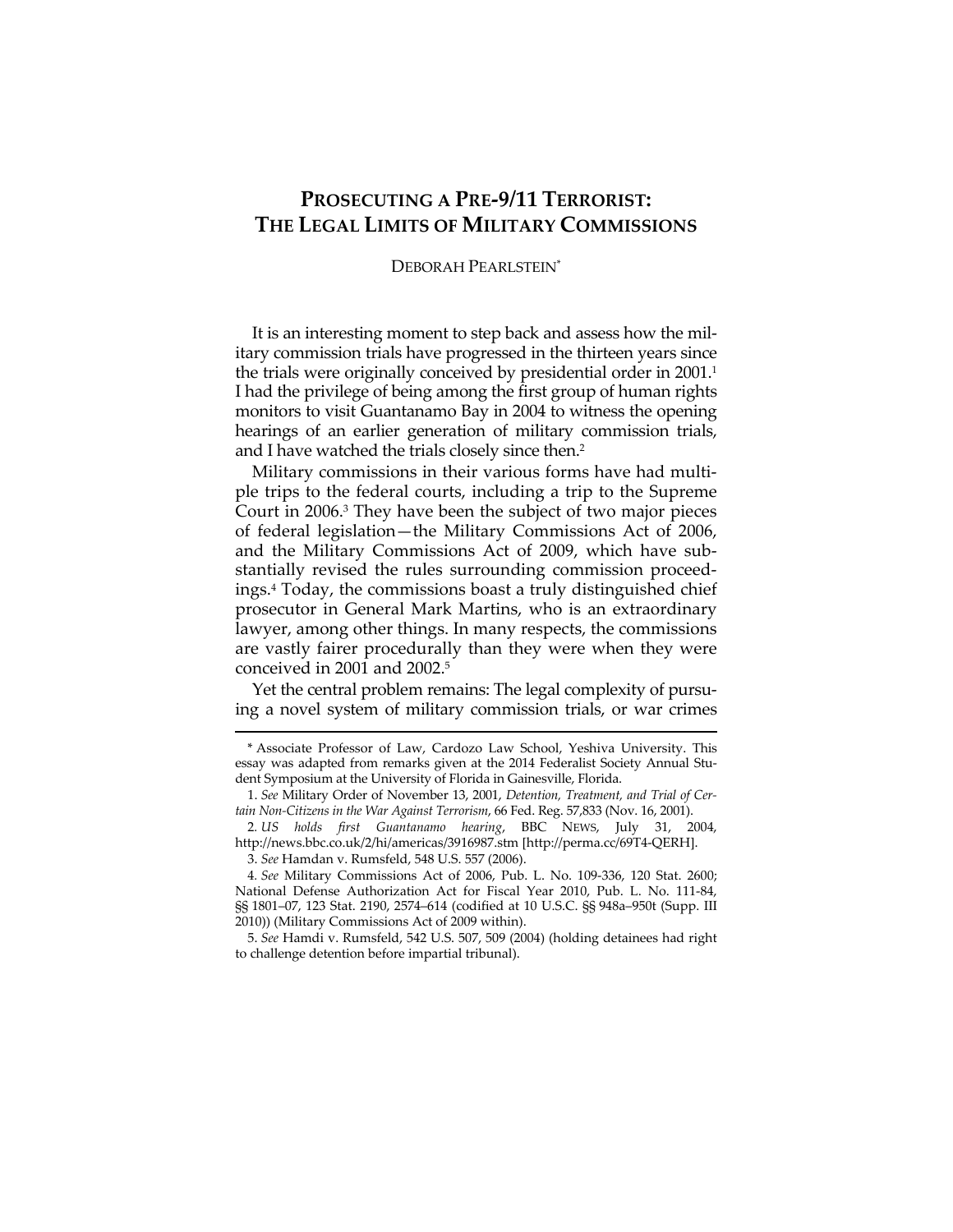trials, has not diminished. The latest generation of military commission prosecutions features the newest generation of challenges, this time involving some of the most high-profile terrorism cases the military commissions have yet seen.

To illustrate this point, let us examine the *al-Nashiri* case, which is now pending before the courts.<sup>6</sup> Al-Nashiri was charged with conduct that primarily occurred from 1996 to 2000, including, most significantly, his role in the October 2000 attack on the USS Cole, which killed seventeen U.S. sailors. The 2000 Cole bombing occurred eleven months before the attacks of September 11, 2001.7 It also occurred well before Congress passed the Authorization for Use of Military Force, which gave the President broad military authority to combat al Qaeda, the Taliban, and associated forces.8

Yet critically, the commissions' jurisdiction is limited by statute to offenses that occurred *during hostilities*. 9 More specifically, offenses are triable by military commission only if the offense is committed "in the context of and associated with hostilities."10 "Hostilities" is defined by the Military Commissions Act (MCA) as any conflict subject to the international law of war.11 The Congress, the President, and the courts all agree on the proposition that we have to analyze the commissions' legality in this critical respect under the international law of war.12 Put simply then, a

 <sup>6.</sup> Al-Nashiri v. MacDonald, 741 F.3d 1002 (9th Cir. 2013).

 <sup>7.</sup> CNN Library, *USS Cole Bombing Fast Facts*, CNN, Sept. 18, 2013, http://www.cnn.com/2013/09/18/world/meast/uss-cole-bombing-fast-facts/

<sup>[</sup>http://perma.cc/8AEB-PXRZ] (USS Cole bombing occurred on October 12, 2000). 8*. See* Authorization for Use of Military Force, Pub. L. No. 107-40, 115 Stat. 224 (2001) (AUMF passed September 18, 2001).

 <sup>9.</sup> MANUAL FOR MILITARY COMMISSIONS at page II-3 (2010 ed.), http://www.mc.mil/ Portals/0/pdfs/2012ManualForMilitaryCommissions.pdf [http://perma.cc/6D8M-NH6A].

 <sup>10. 10</sup> U.S.C. § 950p(c) (2012).

 <sup>11.</sup> *Id.* § 948a(9).

 <sup>12.</sup> Under the MCA, Congress defined the meaning of "hostilities" at the outset of the statute as "any conflict subject to the laws of war." *Id.* Courts tasked with interpreting this provision have uniformly (and consistent with Congress's manifest intent) concluded the "laws of war" is synonymous with the international law of war. *See, e.g.*, Al Bahlul v. United States, 767 F.3d 1, 27 (D.C. Cir. 2014) (noting that the executive concedes that the offense of material support for terrorism under the MCA is not an international law-of-war offense); Hamdan v. United States, 696 F.3d 1238, 1245 (D.C. Cir. 2012), overturned on other grounds; Al-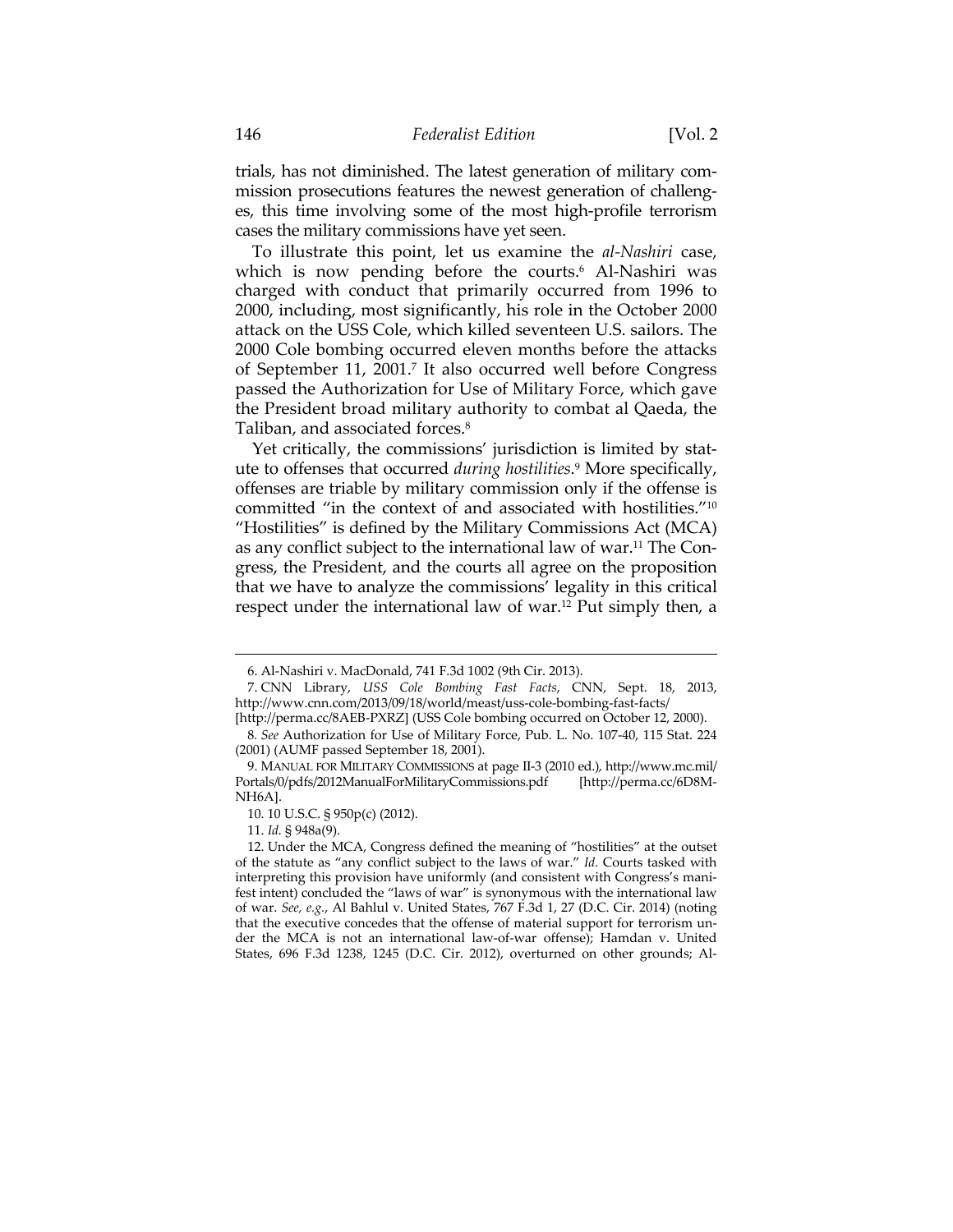key legal question presented in the al-Nashiri case is, "were we really at war with al Qaeda in 1996?" If not, then the commissions lack jurisdiction to prosecute al-Nashiri.

More broadly, al-Nashiri's case presents one of another set of tests of the commissions' ongoing viability. Consider the track record. Since their inception, there have been eight convictions in military commissions, six of which have been the result of guilty pleas.13 In the past year, a panel of the D.C. Circuit reversed one of those convictions on the grounds that the charging offense, material support for terrorism, was not a war crime at the time that it was committed.14 This aspect of the decision was recently upheld on appeal, bringing the total number of sustained convictions back to seven.15

Indeed, all of those cases and convictions involved charges of conspiracy as agreement or material support. In six of the eight cases, those were the only charges.16 If the D.C. Circuit holding stands, it would thus invalidate all or part of every military commission conviction so far, and preclude future prosecutions for material support, conspiracy, and such offenses, for any conduct that was committed prior to October 2006.17

Even the chief prosecutor has now said that the commissions will only ever prosecute about twenty defendants maximum.<sup>18</sup> By comparison, in the decade following September 11th, the

 Nashiri v. MacDonald, 2012 WL 1642306 at \*1 (W.D.Wash. 2012); United States v. Hamdan, 801 F. Supp. 2d 1247, 1278 (C.M.C.R. 2011).

<sup>13</sup>*. See By the Numbers*, MIAMI HERALD (Sept. 19, 2014), http://www. miamiherald.com/news/nation-world/world/americas/guantanamo/article2163210. html [http://perma.cc/QN62-84LB] (last updated Nov. 9, 2014) (David Hicks plea bar-

gain; Salim Hamdan convicted; Ibrahim al Qosi plea bargain; Omar Khadr plea bargain; Noon Uthman Mohammad plea bargain; Majid Khan plea bargain; Ahmad al Darbi plea bargain).

<sup>14</sup>*. See Al Bahlul*, 767 F.3d at 27 (affirming D.C. Circuit panel conclusion that Hamdan defendant's convictions for providing material support for terrorism and solicitation of others to commit war crimes must be vacated).

 <sup>15.</sup> *See id.* at 27–29 (concluding that material support for terrorism was neither a war crime under international law nor an offense under any "domestic common law of war" at the time defendant's subject acts were committed).

<sup>16.</sup> *See By the Numbers*, *supra* note 13.

 <sup>17.</sup> *See Al Bahlul*, 767 F.3d at 27–29.

 <sup>18.</sup> Carol Rosenberg, *Prosecutor: Court ruling cuts vision for Guantanamo war crimes trials*, MIAMI HERALD, June 16, 2013, http://www.miamiherald.com/2013/06/ 16/3455042/prosecutor-court-ruling-cuts.html [http://perma.cc/6TYE-W2J5] (numbering around 20 prisoners "who can be realistically prosecuted").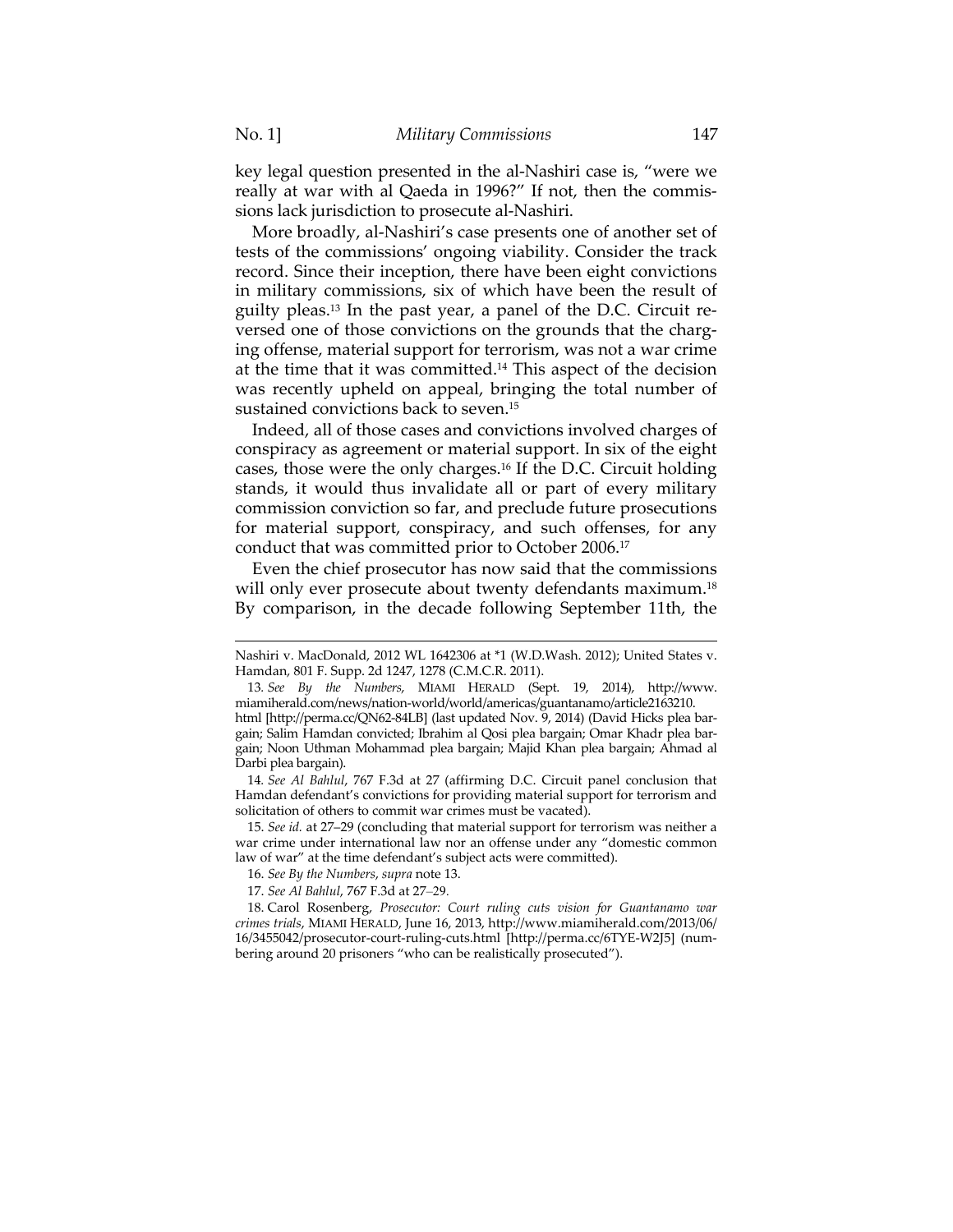federal criminal courts succeeded in prosecuting on the order of 300 jihadist-related terrorism cases, succeeding with an eighty-seven percent conviction rate.<sup>19</sup> Note, this number excludes domestic terrorism cases and any other kind of terrorism that you might count.<sup>20</sup>

The commissions have thus already faced some profound challenges to their viability. So how serious is this latest one, the al-Nashiri question? Can he be prosecuted for war crimes, for acts that were committed before most of us would have thought that the nation was at war? I argue quite possibly not. Let me address this in three steps.

The first is a preliminary point. Many might ask: "How could a court possibly determine when the war started, or, for that matter, when the war ends? Surely the existence of war whether you call it armed conflict or 'hostilities'—is a political question, or at least a question on which the Executive is entitled to near total deference?" I argue, in a paper forthcoming in the *Minnesota Law Review*, called "Law at the End of War," that no, it is not a political question.<sup>21</sup> First and foremost, these are questions in the military commission context of *statutory* interpretation. The Supreme Court has never, not once, rejected a statutory interpretation case on political question grounds.<sup>22</sup>

Indeed, if you look at the typical pattern of post-war cases in U.S. history—post-Civil War, post-World War I, and so forth you see a host of cases involving statutes with conditions of war attached to them.23 That is, statutes that provide that they apply only for the duration of hostilities, or a similar phrase. Historically, the courts have approached these cases similarly—namely, as questions of statutory interpretation, in which the Court de-

<sup>&</sup>lt;u> 1989 - Johann Barn, mars ar breithinn ar chuid ann an t-Alban ann an t-Alban ann an t-Alban ann an t-Alban a</u> 19. TERRORIST TRIAL REPORT CARD: SEPTEMBER 11, 2001–SEPTEMBER 11, 2011, CENTER ON LAW AND SECURITY, NEW YORK UNIVERSITY SCHOOL OF LAW 2 (2011). 20*. See id.*

 <sup>21.</sup> *See* Deborah Pearlstein, *Law at the End of War* (Cardozo Sch. of Law, Jacob Burns Institute for Advanced Legal Studies, Faculty Research Paper No. 406, 2013), *available at* http://www.cardozolawreview.com/content/Symposium/SSRNid2334326.pdf [http://perma.cc/57ME-4TB4].

 <sup>22.</sup> *See* John M. Hagan, *From the XYZ Affair to the War on Terror: The Justiciability of Time of War*, 61 WASH. & LEE L. REV. 1327, 1336–44 (2004).

<sup>23</sup>*. See, e.g.*, Commercial Trust Co. of New Jersey v. Miller, 262 U.S. 51, 53 (1923); Kahn v. Anderson, 255 U.S. 1, 9 (1921); Hamilton v. Kentucky Distilleries & Warehouse Co., 251 U.S. 146, 153 (1919).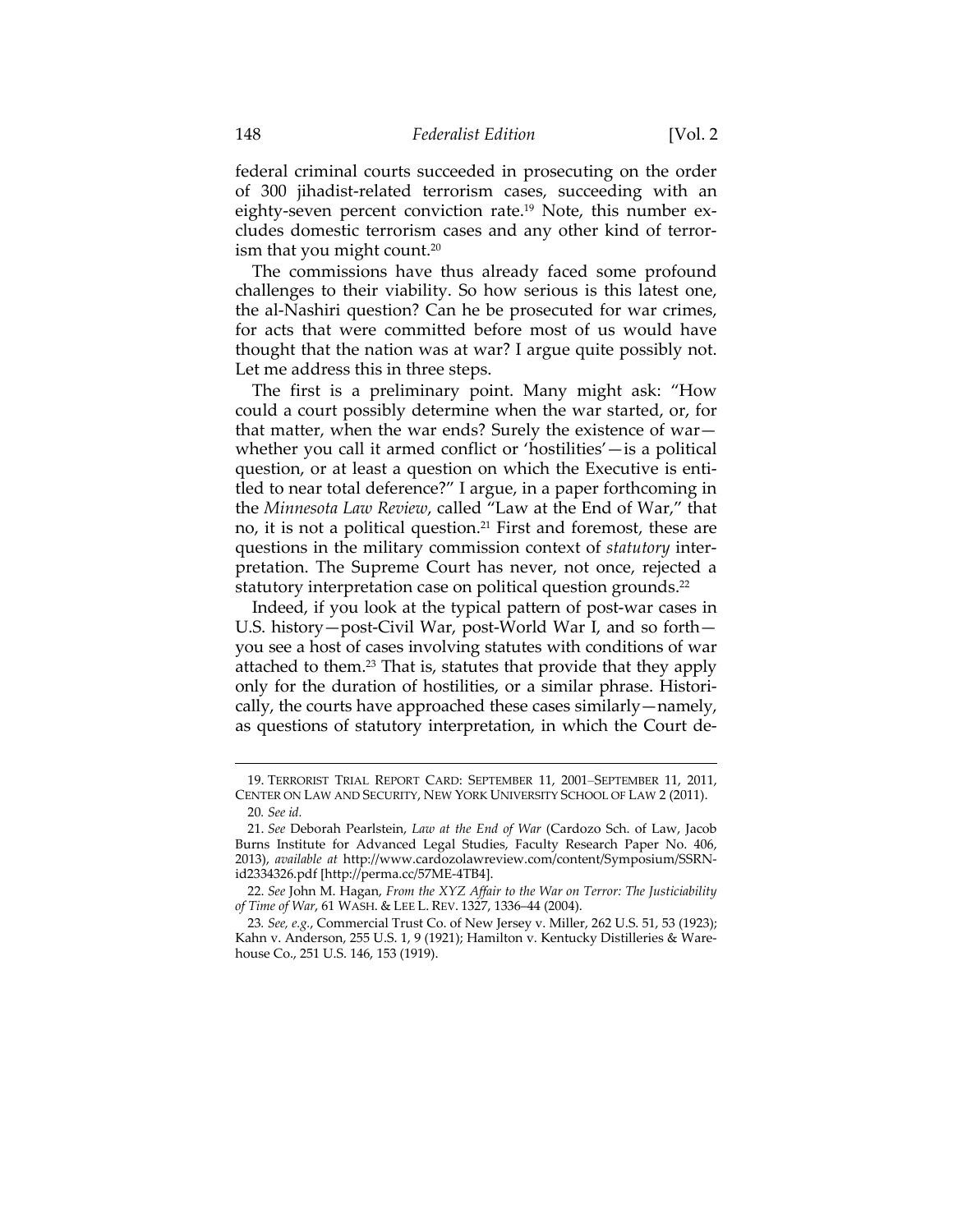ploys standard tools of statutory interpretation, including the text, the context, the legislative history, the purpose of the act, and so forth. 24 This approach has sometimes led courts to conclude that the war referenced in the statute continues—World War II, for example, continued for the purpose of one statute into the early 1950s.25 It has likewise on occasion led courts to conclude that war is over for purposes of a given case.<sup>26</sup> Critically, the Court has at times reached this conclusion despite the executive's vigorous argument that war continues for the purpose of, for example, the application of special wartime statutes involving criminal prosecution.27

Finally, concluding that all such determinations do present a political question, or giving total deference to the executive, particularly in criminal cases, would be especially problematic. In the MCA, the question whether hostilities exist does not matter only because the commissions lack jurisdiction without them.28 The existence of hostilities is also an element of every charging offense.29 In other words, to find a defendant guilty of whatever he has been charged with, the government must establish that his act was committed during hostilities as a matter

 <sup>24.</sup> *See, e.g.*, Koohi v. United States, 976 F.2d 1328, 1333–34 (9th Cir. 1992), *cert. denied*, 508 U.S. 960; United States v. Prosperi, 573 F. Supp. 2d 436, 442–49 (D. Mass. 2008); Minns v. United States, 974 F. Supp. 500, 506 (D. Md. 1997) (Persian Gulf War was "time of war" under FTCA notwithstanding lack of formal declaration of war), *aff'd*, 155 F.3d 445, *cert. denied*, 525 U.S. 1106.

 <sup>25.</sup> *See, e.g.*, Ludecke v. Watkins, 335 U.S. 160, 161–62, 169–70 (1948) (quoting 50 U.S.C. § 21).

 <sup>26.</sup> United States v. Sobell, 314 F.2d 314, 325–29 (2d Cir. 1963) (determining when World War II ended for purposes of setting statutory sentence applicable "in time of war").

 <sup>27.</sup> Lee v. Madigan, 358 U.S. 228, 236 (1959) ("[W]e cannot readily assume that the earlier Congress used 'in time of peace' in Article 92 to deny soldiers or civilians the benefit of jury trials for capital offenses four years after all hostilities had ceased. To hold otherwise would be to make substantial rights turn on a fiction . . . . The meaning attributed to them is at war with common sense, destructive of civil rights, and unnecessary for realization of the balanced scheme promulgated by the Articles of War.")

<sup>28</sup>*.* 10 U.S.C. § 950p(c) (2012). *See* Hamdi v. Rumsfeld, 542 U.S. 507, 518 (2004). Questions of jurisdiction, recall, are questions of law for the court. *See, e.g.*, Boumediene v. Bush, 553 U.S. 723 (2008).

<sup>29</sup>*. See, e.g.*, 28 U.S.C. § 2680(j) (2012). Statute applies only to "[a]ny claim arising out of the combatant activities of the military or naval forces, or the Coast Guard, during time of war."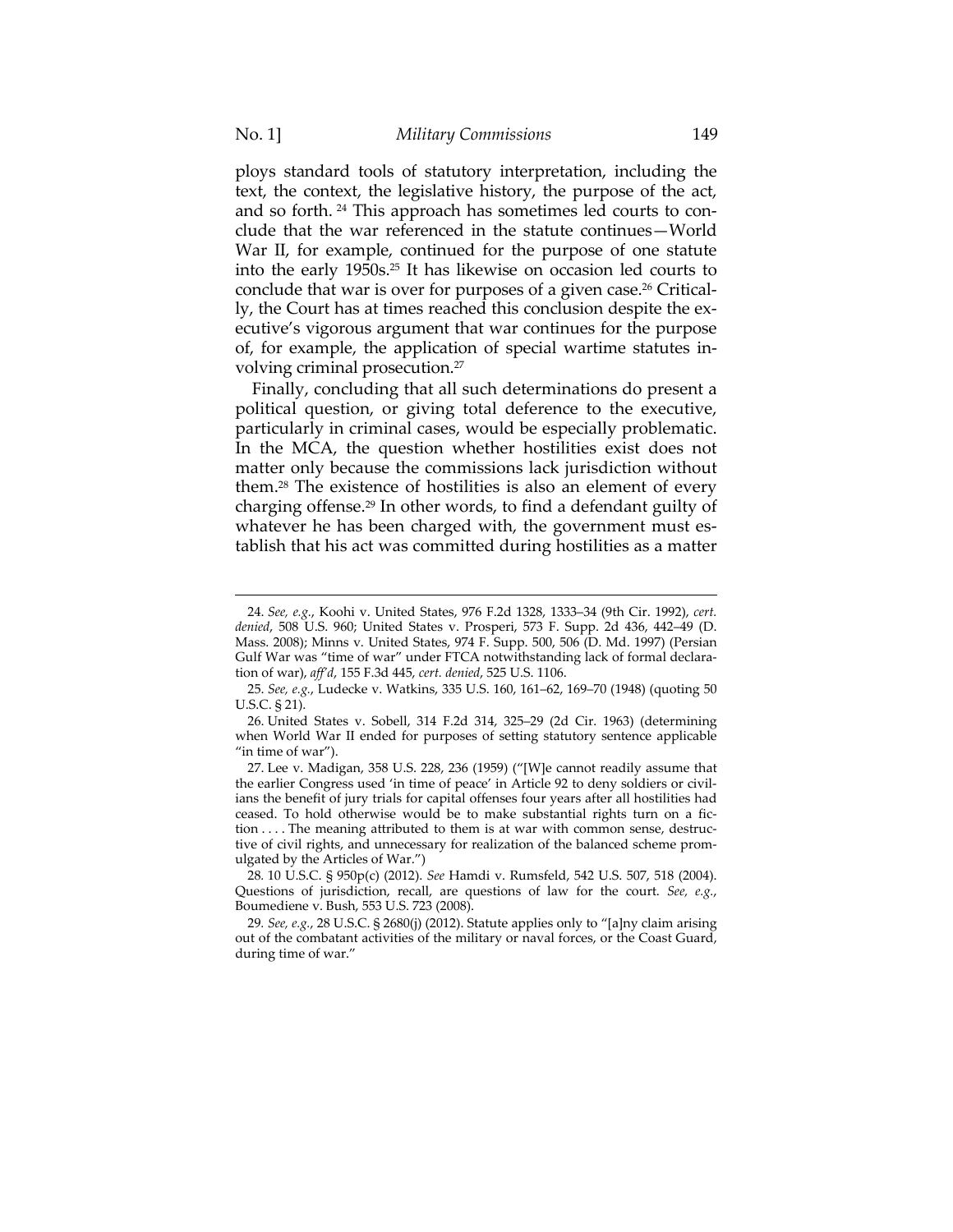of *fact*. 30 Under the Constitution, every element of a charging offense—every such fact—has to be proven to a jury beyond a reasonable doubt.31 An interpretation of a statute that would instruct a jury that the executive must automatically win on that element would raise enormous questions of legality under the Constitution.

How might al-Nashiri fare on the existence of hostilities question on the particular merits of his case? The MCA authorizes only those prosecutions involving offenses committed "in the context of and associated with hostilities," as that term is defined under the international law of war.32 The law of war recognizes two kinds of "armed conflicts."33 One is the classic "international armed conflict," the use of armed force by one state against another. The other kind, the kind that is at issue here, is a conflict between a state and non-state actor—the United States on one side and al Qaeda on the other.<sup>34</sup>

The law of so-called "non-international armed conflicts," governing conflicts between a state party and a party that is not a state, is relatively new in international law.35 The legal recognition of non-international armed conflicts in modern form is about sixty years old, as opposed to six centuries old, give or take. The law of non-international armed conflict was primarily designed to provide humanitarian protection to those caught up in *internal* armed conflicts. 36 That is, the framers of the current

<sup>&</sup>lt;u> 1989 - Johann Barn, mars ar breithinn ar chuid ann an t-Alban ann an t-Alban ann an t-Alban ann an t-Alban a</u> 30. *See Hamdi*, 542 U.S. at 520 (holding that "[i]t is a clearly established principle of the law of war that detention may last no longer than active hostilities.<sup> $\vec{r}$ </sup>).

 <sup>31.</sup> *See* Patterson v. New York, 432 U.S. 197, 204 (1977).

 <sup>32. 10</sup> U.S.C. § 950p(c) (2012).

 <sup>33.</sup> Geneva Convention Relative to the Treatment of Prisoners of War arts. 2 and 3, Aug. 12, 1949, 6 U.S.T. 3316, 75 U.N.T.S. 135 [hereinafter Geneva III]. The Geneva Conventions recognize conflicts between two or more recognized international state actors and conflicts between a state actor and a non-state actor, or between two or more non-state actors. *Id.* 

 <sup>34.</sup> Hamdan v. Rumsfeld, 548 U.S. 557, 631 (2006) (citing Commentary on Additional Protocols to Geneva Conventions, 12 August 1949, 1351 (1987) ("[A] noninternational armed conflict is distinct from an international armed conflict because of the legal status of the entities opposing each other.")). The language is meant to recognize armed conflicts "not of an international character occurring in the territory of one of the High Contracting Parties," or civil wars and conflicts which do not include two international states. *Id.* at 629.

 <sup>35.</sup> *See* Geneva III, arts. 2 and 3.

 <sup>36.</sup> Geneva III, art. 3. Common Article 3 provides a baseline set of safeguards against torture and other cruel treatment for a broad set of protected persons. *See*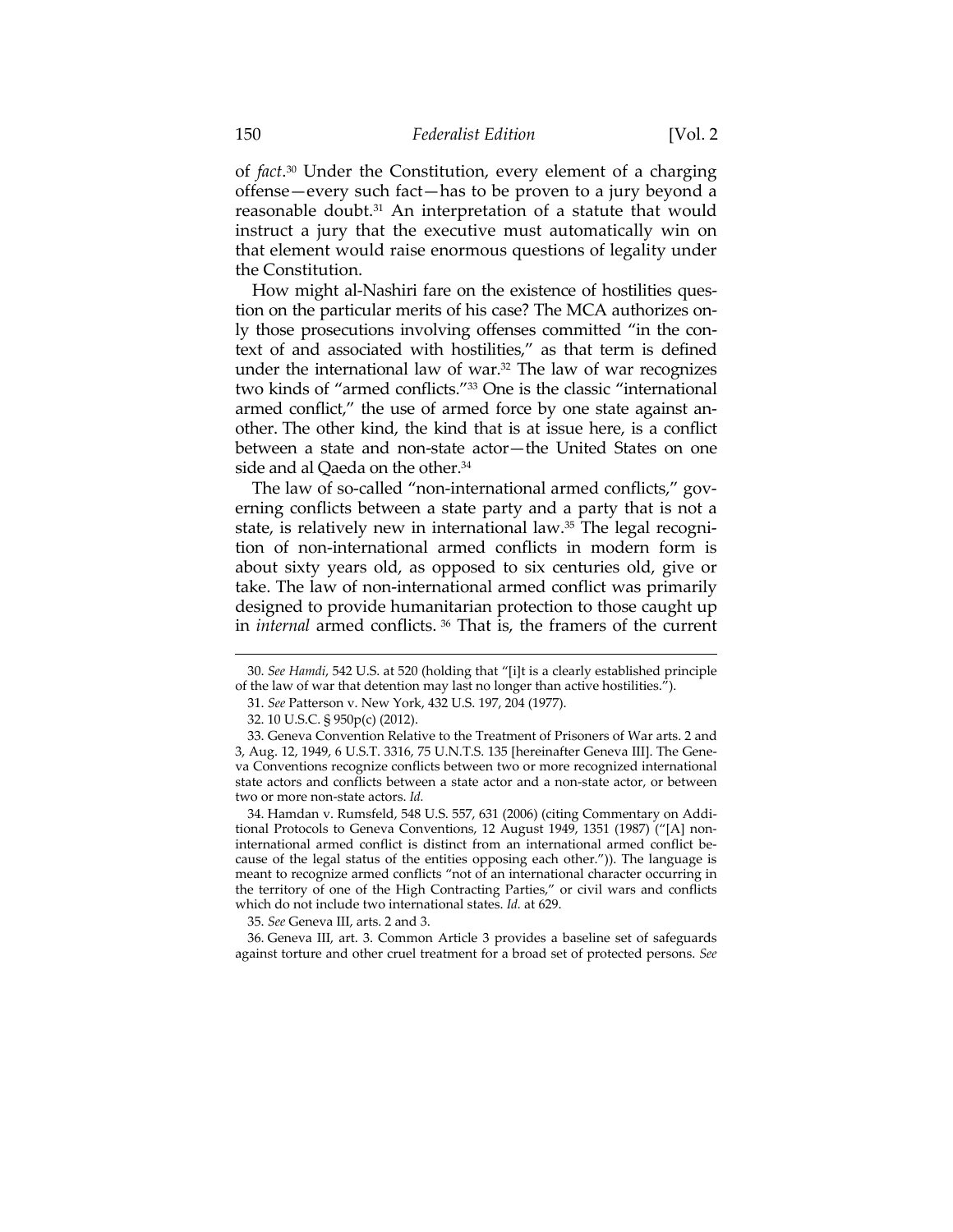law had in mind particularly horrific *civil* wars, like the Spanish Civil War, as the model conflict to which the law would apply. $37$ 

Their critical challenge, then—and they were quite clear in the history of the convention provisions that described what they meant by non-international armed conflict—was to distinguish an armed conflict, something that rose to the level of an internal *war*, from short-lived riots or criminal or terrorist violence taking place within the sovereign borders of a particular country.38 The "war" level of conduct would be subject to international law, subject to international legal restrictions in the interest of humanitarian protection.39 More sporadic acts of violence, terrorism, and so forth would remain within the traditional realm of sovereign discretion.<sup>40</sup> In other words, the state parties that ratified this idea of non-international armed conflict wanted expressly to exclude smaller acts of violence, because they wanted them to remain the sole province of states—which insisted that they would deal with sporadic criminal activity under domestic law, and not the province of international law.<sup>41</sup>

How, then, should one distinguish between sporadic acts of violence and "armed conflict" or war? As international war crime courts have since held, a two-part test now governs whether a non-international armed conflict exists.42 The first

Commentary on Geneva Convention Relative to the Treatment of Prisoners of War, Aug. 12, 1949, 6 U.S.T. 3316, 3320, T.I.A.S. No. 3364 [hereinafter Geneva III Commentary].

<sup>37</sup>*. See* Geneva III, art. 3; Geneva III Commentary.

 <sup>38.</sup> *See* Geneva Convention Relative to the Protection of Civilian Persons in Time of War, Aug. 12, 1949, 6 U.S.T. 3516, 75 U.N.T.S. 287., at 35–36.

 <sup>39.</sup> *See* Geneva III Commentary.

<sup>40</sup>*. Id*.

<sup>41</sup>*. See*, *e.g.*, Geneva III Commentary (stating that paragraph four, which says the application of article III does not affect the legal status of the parties, addressed the countries' fears that application of article III would limit their ability to suppress revolt by labeling the country a belligerent party).

<sup>42</sup>*. See, e.g.*, Prosecutor v. Limaj, Case No. IT-03-66-T, Judgment, ¶ 84 (Int'l Crim. Trib. for the Former Yugoslavia Nov. 30, 2005) ("[a]n armed conflict exists whenever there is a resort to armed force between States or protracted armed violence between governmental authorities and organized armed groups or between such groups within a State") (quoting Prosecutor v. Tadić, Case No. IT-94- 1-l. Decision on Defence Motion for Interlocutory Appeal on Jurisdiction, ¶ 70 (Int'l Crim. Trib. For the Former Yugoslavia Oct. 2, 1995)); Prosecutor v. Dule, Case No. IT-94-1-T, Opinion and Judgment, ¶ 561 (Int'l Crim. Trib. For the Former Yugoslavia May 7, 1997).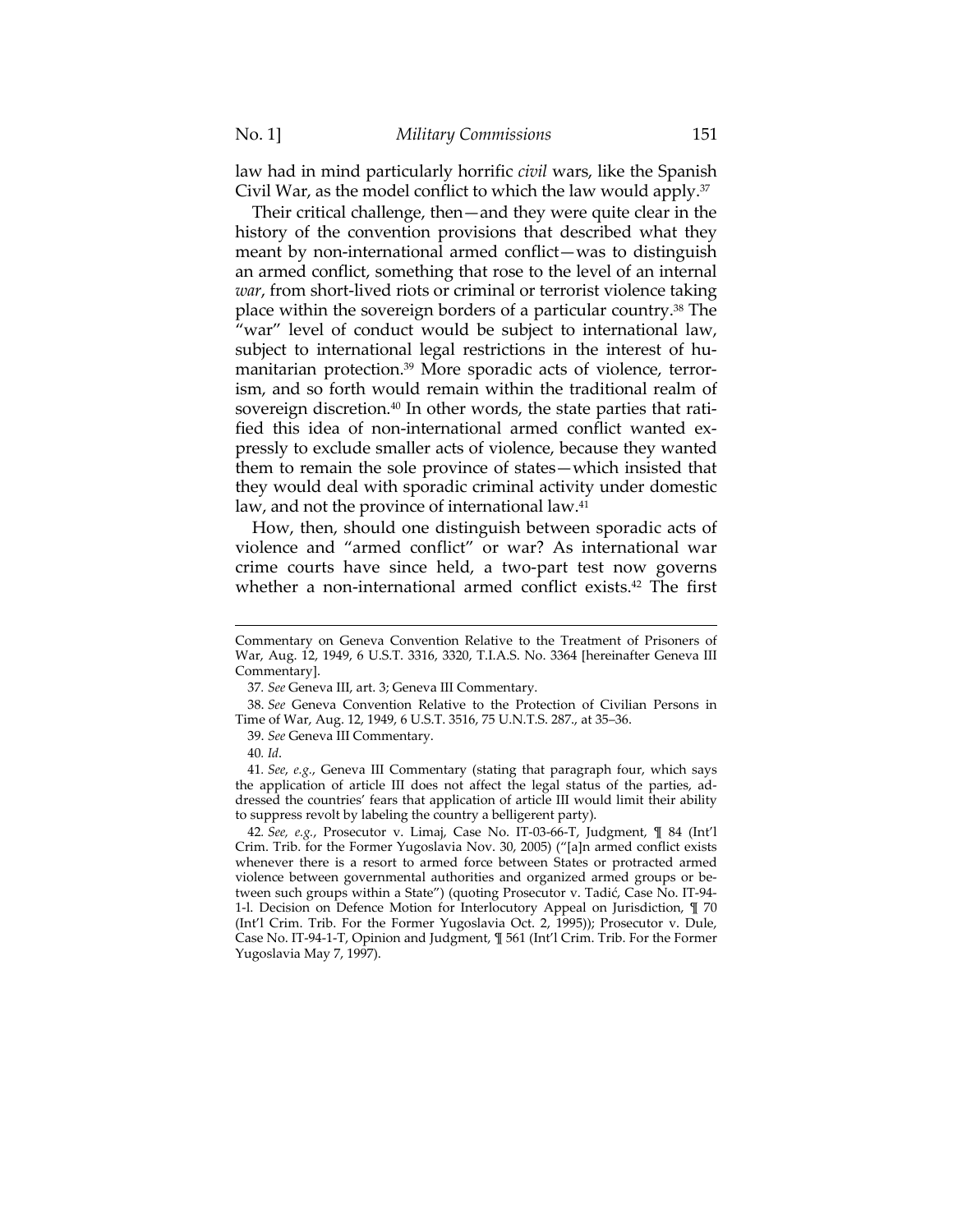part of the test requires that the non-state party must be an *organized* armed group.43 In al-Nashiri's case, there is no question that even by 1996 al Qaeda was an enormously well-organized armed group.<sup>44</sup>

The other requirement is that there be *protracted* armed violence—in other words, that it be possible to distinguish the level of violence common to sporadic criminal or terrorist activity, and the level of violence common to actual war.45 To assess this, courts have used the number of deaths and injuries, displacement of families and refugees fleeing conflict, property destruction, types and volumes of armaments, methods of force, and whether or not the government has felt compelled to respond militarily or not, among other things—all as metrics for evaluating how sustained, how intense the level of violence is.46

In the al-Nashiri case, the prosecution's argument is that by October 2000, the time of the Cole attack, there had been several relevant acts of violence already. Al Qaeda attacked the U.S. embassies in Kenya and Tanzania in 1998. The United States responded with single cruise missile strikes, one strike in Afghanistan, one strike in the Sudan. A year and a half later, al Qaeda attacked the USS Cole itself.<sup>47</sup> Now, a relatively small number of deaths and injuries does not necessarily indicate a lack of an armed conflict.<sup>48</sup> But during the primary pe-

<u> 1989 - Johann Stein, marwolaethau a bhann an t-Amhain an t-Amhain an t-Amhain an t-Amhain an t-Amhain an t-A</u>

48*. See*, *e.g.*, Abella v. Argentina, Case 11.137, Inter-Am. Comm'n H.R., Report No. 55/97, OEA/Ser.L/V/II.95, doc. 7 rev., ¶ 1, 154–56 (1997) (engagement of Argentina's armed forces with forty-nine organized, armed militants that lasted

<sup>43</sup>*. Limaj*, Case No. IT-03-66-T, ¶ 84.

<sup>44</sup>*. See* LAWRENCE WRIGHT, THE LOOMING TOWER: AL-QAEDA AND THE ROAD TO 9/11, at 131–34, 141–44 (2007).

<sup>45</sup>*. See Tadić*, Case No. IT-94-1-l, ¶ 70 (setting forth the two-part test); Sandesh Sivakumaran, *Identifying an Armed Conflict not of an International Character*, *in* THE EMERGING PRACTICE OF THE INTERNATIONAL CRIMINAL COURT 363, 369-71 (Göran Sluiter & Carsten Stahn eds., 2009) (discussing the second element of the test).

 <sup>46.</sup> Prosecutor v. Haradinaj et al., Case No. IT-04-84-T, Judgment, ¶ 40-49 (Int'l. Crim. Trib. for the Former Yugoslavia April 3, 2008) (discussing Trial Chamber cases interpreting the "intensity of the conflict" element and summarizing factors relevant to the "intensity of the conflict" inquiry).

<sup>47</sup>*. See* Government Response to Defense Motion to Dismiss Because The Convening Authority Exceeded His Power In Referring This Case To A Military Commission, at 4, United States v. Al-Nashiri, 13 Sept. 2012, http://www.mc.mil/ Portals/0/pdfs/alNashiri2/Al%20Nashiri%20II%20(AE104A).pdf [http://perma.cc/ AN3B-NZ4X].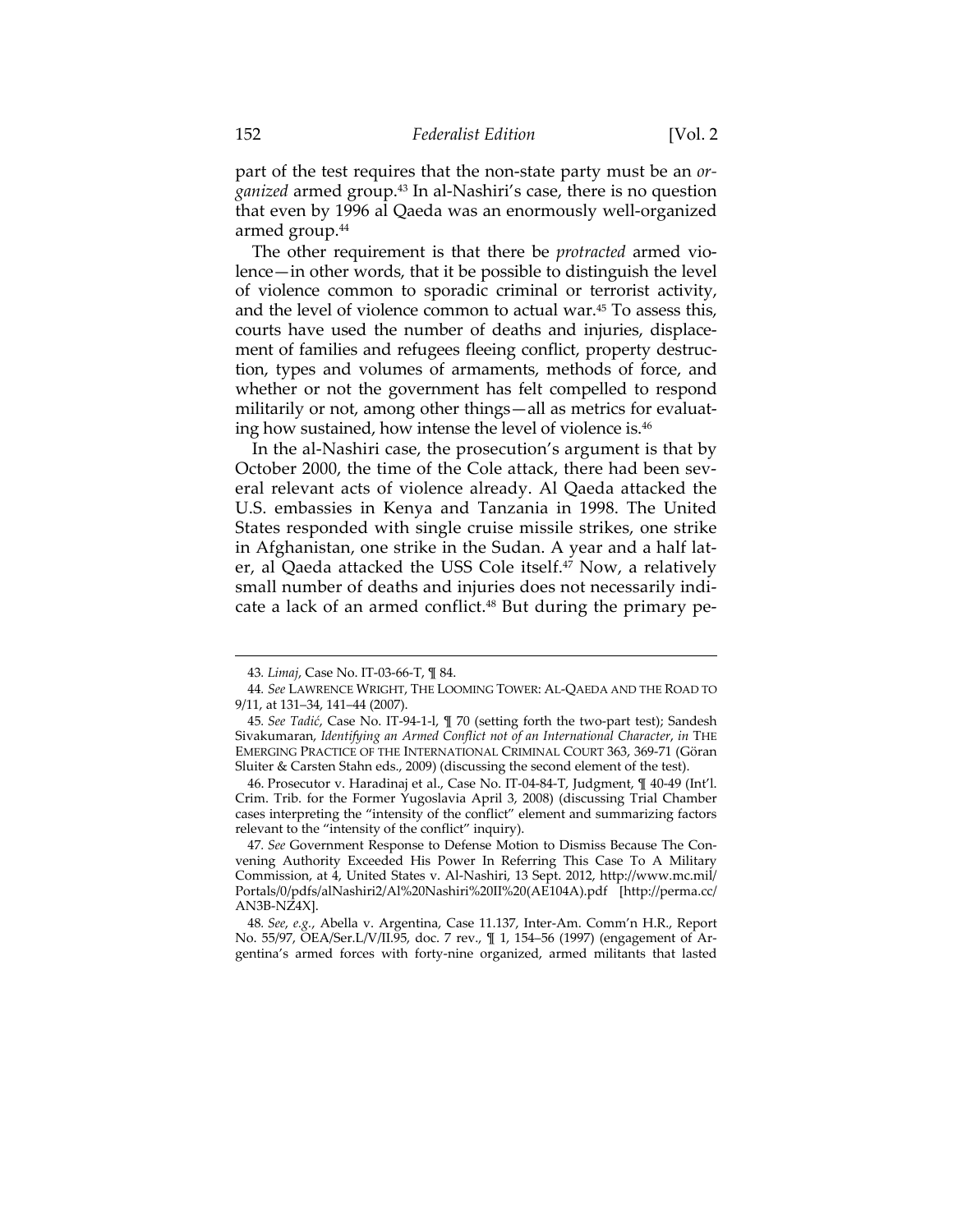riod of al-Nashiri's indictment, the level of actual violence between the United States and al Qaeda amounted to two attacks in four years.49

Indeed, the October 2000 attack on the USS Cole was met by the United States with only a law enforcement response.<sup>50</sup> Even after President Bush came into office and determined that al Qaeda was in fact responsible for those attacks, the determination was to send the FBI to Yemen to investigate, not to respond to those attacks with military force.<sup>51</sup> Throughout that period, of course, none of the other metrics that international war crimes courts have looked to for identifying whether there is an armed conflict level of violence—territory captured, civilians in conflict zones, sustained military engagement—were present.52

In part for these reasons, the International Committee of the Red Cross, the allies of the United States, and indeed most every other country in the world have all generally treated incidents of terrorism, particularly incidents not tied to territory by either the terrorist organization's national affiliation or its possession of land, or the specific geographic locus of its targets, as just the kind of sporadic violence the law of non-international armed conflict meant to exclude from its coverage.<sup>53</sup> Banditry,

51*. See The USS* Cole *Bombing*, FED. BUREAU OF INVESTIGATION, http://www.fbi.gov/ about-us/history/famous-cases/uss-cole [http://perma.cc/MMK7-C2TB] (last visited Nov. 10, 2014).

52*. See*, *e.g.*, Address Before a Joint Session of the Congress on the State of the Union, 1 PUB. PAPERS 129, 135–36 (Jan. 27, 2000) (President Clinton's State of the Union Address discussed the state of global affairs.).

53*. See Challenges for IHL – Terrorism: Overview*, INTERNATIONAL COMMITTEE OF THE RED CROSS (Oct. 29, 2010), http://www.icrc.org/eng/war-and-law/contemporarychallenges-for-ihl/terrorism/overview-terrorism.htm [http://perma.cc/A3P7-W4DS] ("[m]ost of the measures taken by states and other to prevent or suppress acts of terrorism do not amount to an armed conflict in either the practical or legal sense").

<sup>&</sup>lt;u> 1989 - Johann Stein, marwolaethau a bhann an t-Amhain an t-Amhain an t-Amhain an t-Amhain an t-Amhain an t-A</u> thirty hours and resulted in casualties and property damage was considered an armed conflict under international law).

<sup>49</sup>*. See generally* Andrew Wander, *A history of terror: Al-Qaeda 1988–2008*, THE GUARDIAN (July 12, 2008), http://www.theguardian.com/world/2008/jul/13/ history.alqaida [http://perma.cc/4ZSW-WXM5] (listing timeline of al Qaeda activity).

<sup>50</sup>*. See, e.g.*, *The President's Radio Address,* 36 Weekly Comp. Pres. Doc. 2464, 2465 (Oct. 14, 2000) (containing President Clinton's remarks in response to the USS Cole bombing in which he stated that "even when America is not at war, the men and women of our military risk their lives every day" and that "[n]o one should think for a moment that the strength of our military is less important in times of peace").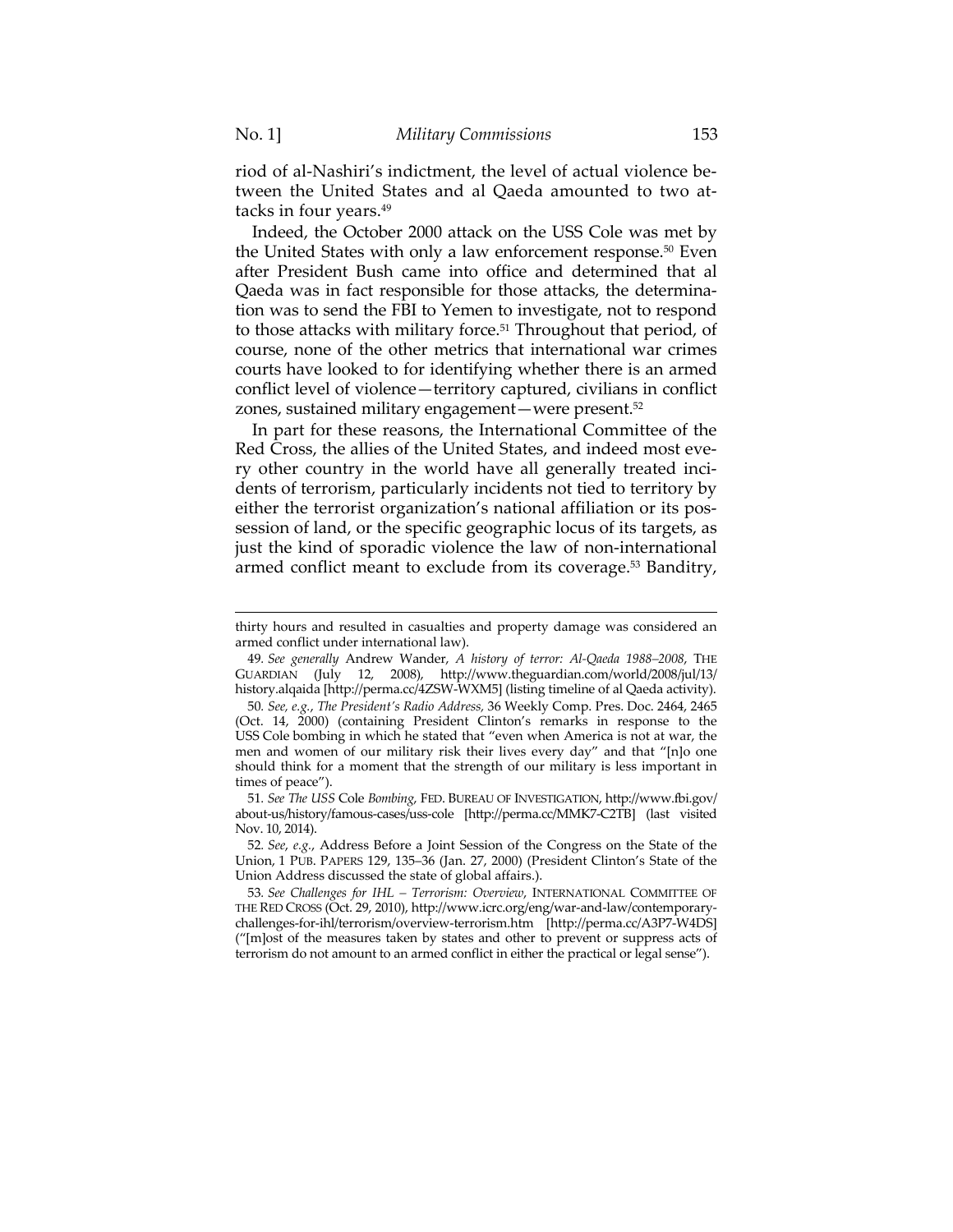short-lived insurrections, or terrorist activities generally do not rise to the level of war.54

Now, in one sense, this is not new. The United States has been unique in the world in understanding that its conflict with al Qaeda is an armed conflict in international law terms for more than a decade.<sup>55</sup> None of our allies embrace that understanding.<sup>56</sup> At the same time, al-Nashiri's argument that we were not in an armed conflict in October 2000 is not a slam-dunk.57 There are reasoned, non-frivolous arguments on the government's side. However, the uncertainty of the outcome is another indicator that it will be a long time before we see anything like justice done in the cases involving some of the most egregious acts of violence against the United States.

In light of the commissions' track record to date, al-Nashiri is yet another example of why the commissions' wisdom and legitimacy remain in continued question. There is a reason why the Bush administration, the Obama administration, and the world, beginning in Nuremberg, thought that the creation of war crimes and war crimes trials was an important idea. It was not that we lacked criminal law then. We had criminal law, and it would have been easier to just prosecute many of these cases under existing law. There is, however, a reason some people think that military commissions are appropriate, and the reason is very much a moral, philosophical view. The view is that there is some particular opprobrium that attaches to a war crime that does not attach to an ordinary crime.<sup>58</sup> There is something worse about a "war crime" than there is about 18 U.S.C. § 2332(b).

<sup>54</sup>*. See* Geneva III Commentary, *supra* note 36.

<sup>55</sup>*. See, e.g.*, U.S. DEP'T OF JUSTICE, LAWFULNESS OF A LETHAL OPERATION DIRECTED AGAINST A U.S. CITIZEN WHO IS A SENIOR OPERATIONAL LEADER OF AL-QA'IDA OR AN ASSOCIATED FORCE 2–4 (2013), *available at* http://msnbcmedia.msn.com/i/msnbc/ sections/news/020413\_DOJ\_White\_Paper.pdf [http://perma.cc/P4KH-26MV] (arguing that the United States is in an armed conflict and distinguishing *Tadić*).

<sup>56</sup>*. See Terrorism: The European Response*, Anti-Defamation League (June 2004), http://archive.adl.org/terror/tu/tu\_0406\_eu.html#/U9RXD2SiNAs [http://perma.cc/ QD33-YVV2] (discussing European view that terrorism is a local, law enforcement issue, as opposed to a military issue).

 <sup>57.</sup> *See* Al-Nashiri v. MacDonald, 741 F.3d 1002, 1005–06 (9th Cir. 2013) (recounting al-Nashiri's arguments in the section of the opinion discussing prior case history).

<sup>58</sup>*. See War Crimes*, PHILOSOPHY TALK (Sept. 12, 2006), http://philosophytalk.org/ shows/war-crimes-0 [http://perma.cc/37J7-898K] (summarizing discussion of how the concept of a "war crime" suggests that some crimes are worse than others).